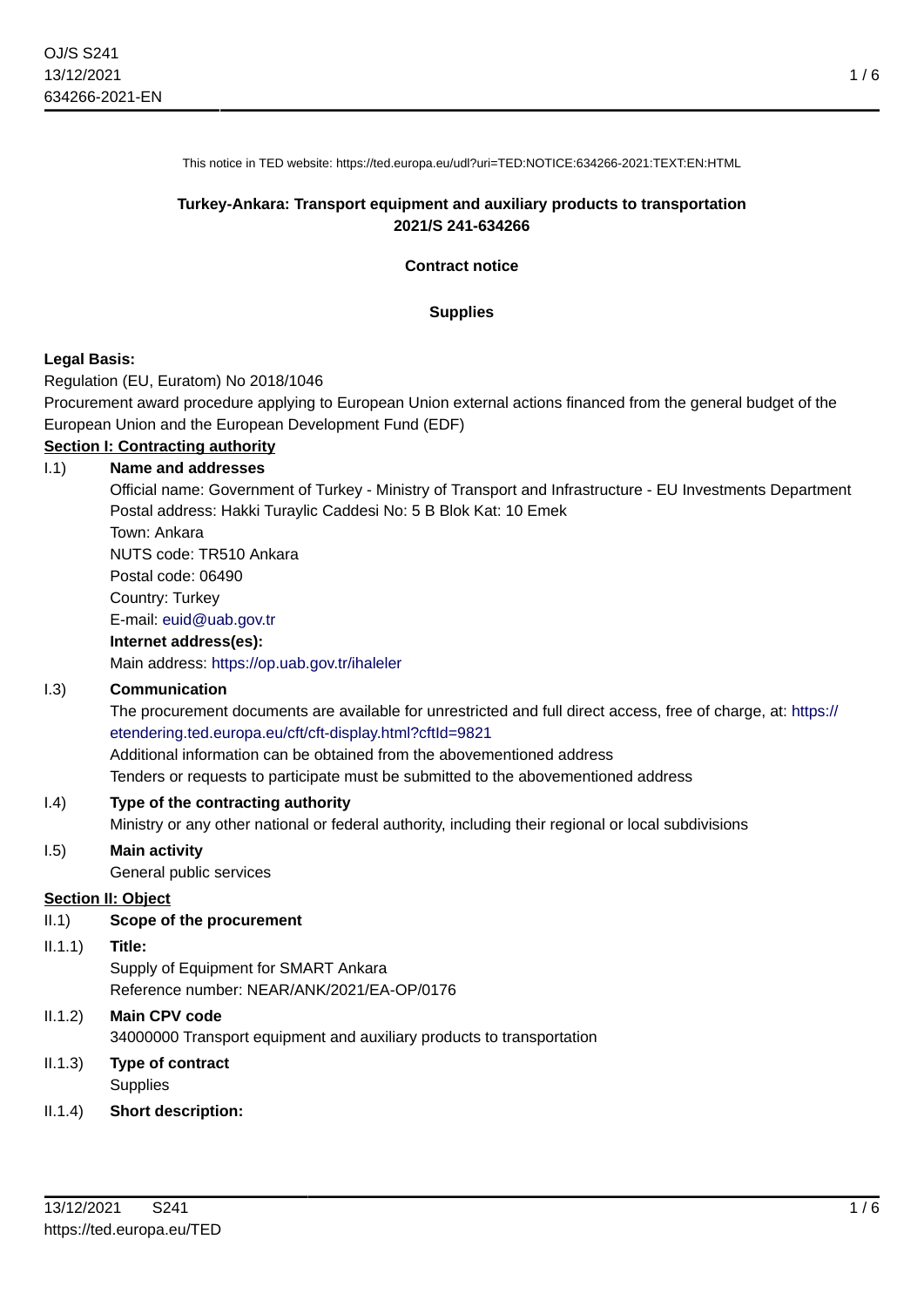The subject of this contract is the supply, delivery, design, siting and installation, commissioning and delivery of relevant trainings of the 408 Electric Bicycles, 34 SBS stations, 1 Customized Fleet Management Software,8 Bicycle Counter with LCD Display, 480 Bicycle Rack for Buses, 1290 meters Bicycle Ramps for Metro Stations, 2 Bicycle Carriage Vehicles, 8 Laptops and 2 Mini Projection Devices in order to support Ankara city's urban mobility.

# II.1.5) **Estimated total value**

## II.1.6) **Information about lots**

This contract is divided into lots: yes Tenders may be submitted for all lots

II.2) **Description**

## II.2.1) **Title:**

Smart Bicycle System Lot No: 1

# II.2.2) **Additional CPV code(s)** 34000000 Transport equipment and auxiliary products to transportation

II.2.3) **Place of performance**

NUTS code: TR Türkiye Main site or place of performance: Ankara / Turkey

## II.2.4) **Description of the procurement:**

The subject of this contract is the supply, delivery, design, siting and installation, commissioning and delivery of relevant trainings of 408 Electric Bicycles, 34 SBS stations, 1 Customized Fleet Management Software,8 Bicycle Counter with LCD Display in order to support Ankara city's urban mobility.

# II.2.5) **Award criteria**

Criteria below Price

# II.2.6) **Estimated value**

# II.2.7) **Duration of the contract, framework agreement or dynamic purchasing system** Duration in days: 210 This contract is subject to renewal: no

- II.2.10) **Information about variants** Variants will be accepted: no
- II.2.11) **Information about options** Options: no

# II.2.13) **Information about European Union funds**

The procurement is related to a project and/or programme financed by European Union funds: yes Identification of the project: SMART Ankara Project

# II.2.14) **Additional information**

- II.2) **Description**
- II.2.1) **Title:**

Auxiliary equipment for bicycle Lot No: 2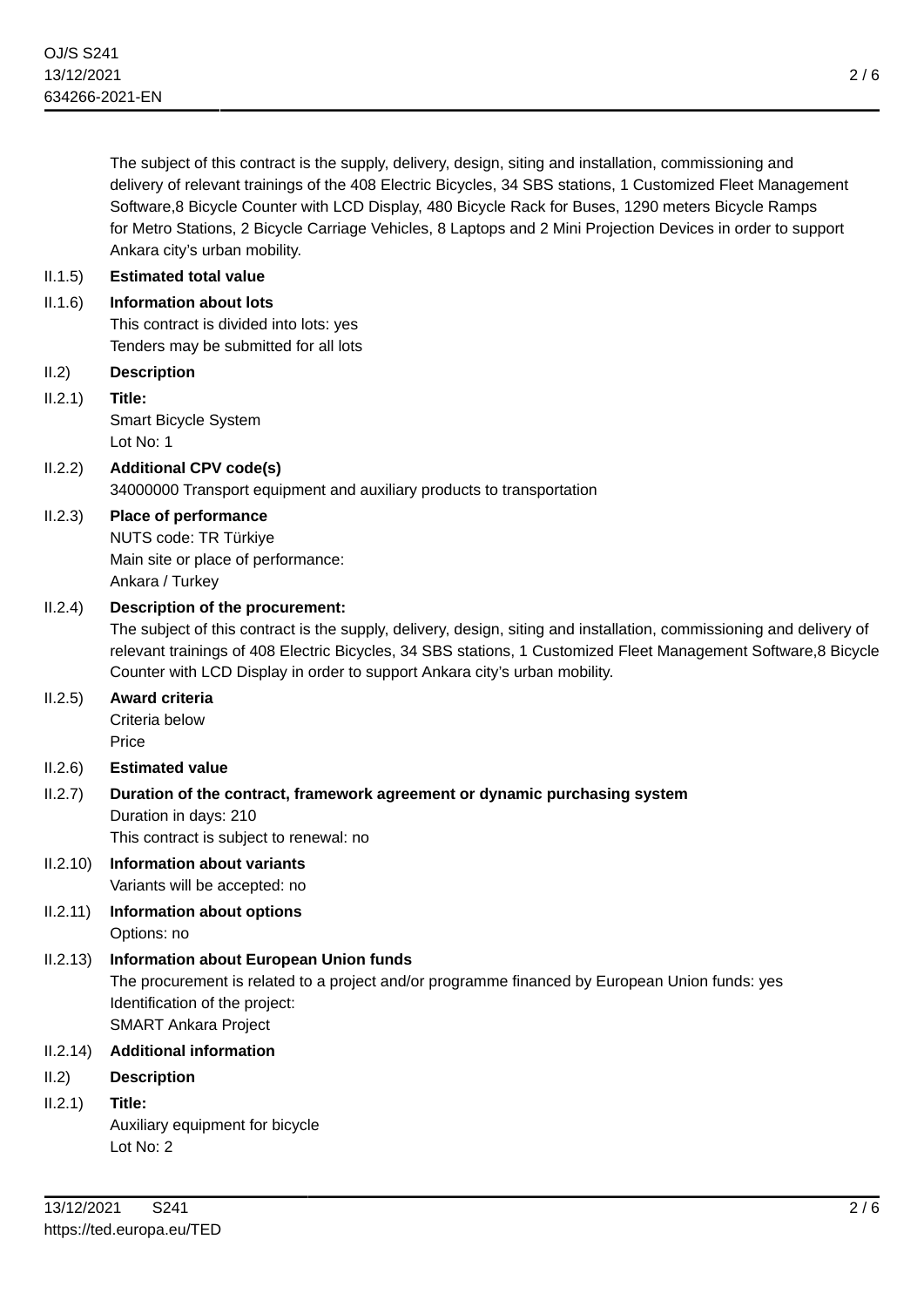| II.2.2)  | <b>Additional CPV code(s)</b><br>34000000 Transport equipment and auxiliary products to transportation                                                                                                                                                                                                             |
|----------|--------------------------------------------------------------------------------------------------------------------------------------------------------------------------------------------------------------------------------------------------------------------------------------------------------------------|
| II.2.3)  | Place of performance<br>NUTS code: TR Türkiye<br>Main site or place of performance:<br>Ankara / Turkey                                                                                                                                                                                                             |
| II.2.4)  | Description of the procurement:<br>The subject of this contract is the supply, delivery, design, siting and installation, commissioning and delivery of<br>relevant trainings of the 480 Bicycle Rack for Buses, 1290 meters Bicycle Ramps for Metro Stations in order to<br>support Ankara city's urban mobility. |
| II.2.5)  | Award criteria<br>Criteria below<br>Price                                                                                                                                                                                                                                                                          |
| II.2.6)  | <b>Estimated value</b>                                                                                                                                                                                                                                                                                             |
| II.2.7)  | Duration of the contract, framework agreement or dynamic purchasing system<br>Duration in days: 120<br>This contract is subject to renewal: no                                                                                                                                                                     |
| II.2.10) | <b>Information about variants</b><br>Variants will be accepted: no                                                                                                                                                                                                                                                 |
| II.2.11) | <b>Information about options</b><br>Options: no                                                                                                                                                                                                                                                                    |
| II.2.13) | <b>Information about European Union funds</b><br>The procurement is related to a project and/or programme financed by European Union funds: yes<br>Identification of the project:<br><b>SMART Ankara Project</b>                                                                                                   |
| II.2.14) | <b>Additional information</b>                                                                                                                                                                                                                                                                                      |
| II.2)    | <b>Description</b>                                                                                                                                                                                                                                                                                                 |
| II.2.1)  | Title:<br>Bicycle carriage vehicle<br>Lot No: $3$                                                                                                                                                                                                                                                                  |
| II.2.2)  | <b>Additional CPV code(s)</b><br>34000000 Transport equipment and auxiliary products to transportation                                                                                                                                                                                                             |
| II.2.3)  | Place of performance<br>NUTS code: TR Türkiye<br>Main site or place of performance:<br>Ankara / Turkey                                                                                                                                                                                                             |
| II.2.4)  | Description of the procurement:<br>The subject of this contract is the supply, delivery, design, siting and installation, commissioning and delivery of<br>relevant trainings of the 2 Bicycle Carriage Vehicles in order to support Ankara city's urban mobility.                                                 |
| II.2.5)  | Award criteria<br>Criteria below<br>Price                                                                                                                                                                                                                                                                          |
| II.2.6)  | <b>Estimated value</b>                                                                                                                                                                                                                                                                                             |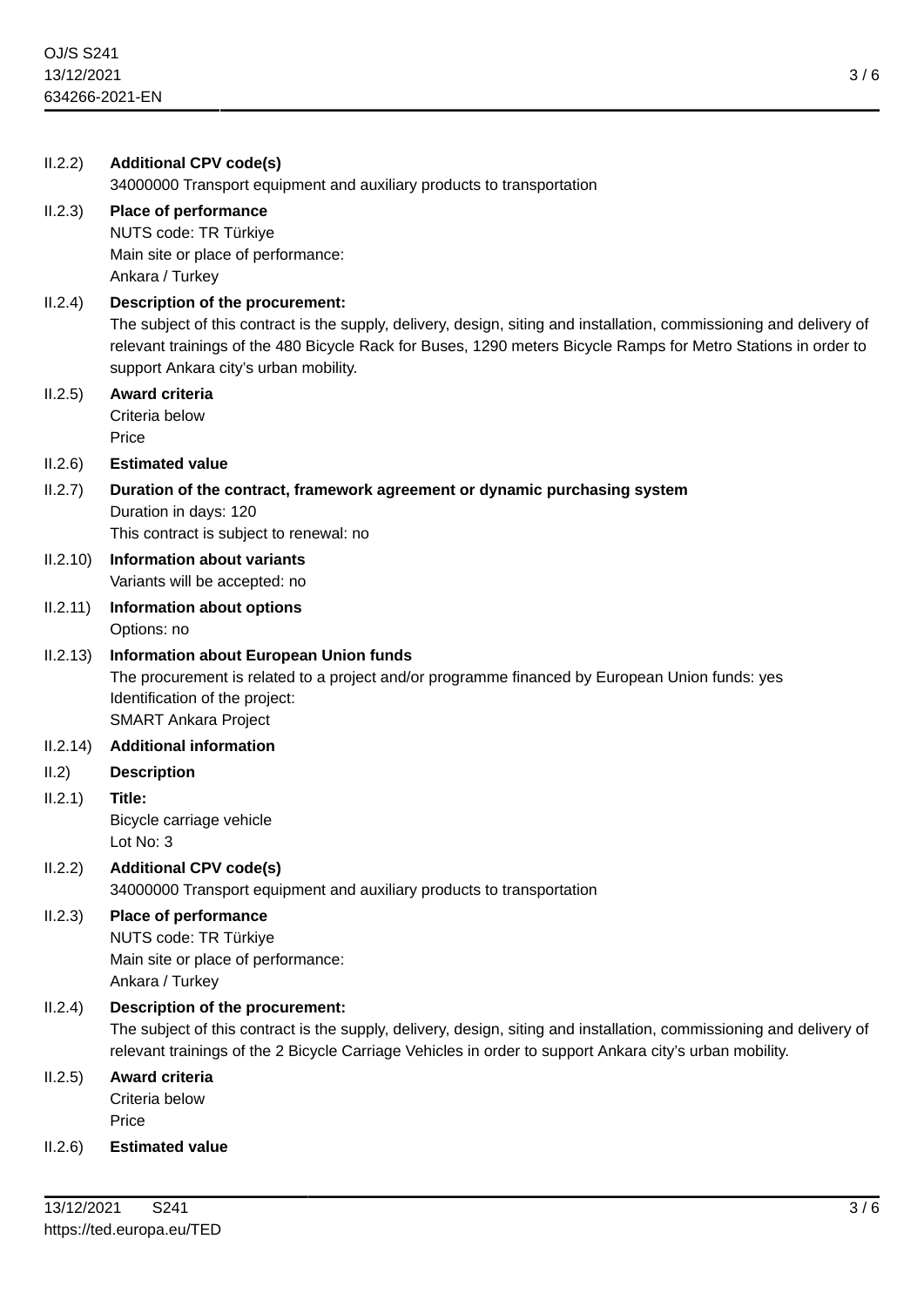| II.2.7)  | Duration of the contract, framework agreement or dynamic purchasing system<br>Duration in days: 60<br>This contract is subject to renewal: no                                                                                                                              |  |  |
|----------|----------------------------------------------------------------------------------------------------------------------------------------------------------------------------------------------------------------------------------------------------------------------------|--|--|
| II.2.10) | <b>Information about variants</b><br>Variants will be accepted: no                                                                                                                                                                                                         |  |  |
| II.2.11) | Information about options<br>Options: no                                                                                                                                                                                                                                   |  |  |
| II.2.13) | <b>Information about European Union funds</b><br>The procurement is related to a project and/or programme financed by European Union funds: yes<br>Identification of the project:<br><b>SMART Ankara Project</b>                                                           |  |  |
| II.2.14) | <b>Additional information</b>                                                                                                                                                                                                                                              |  |  |
| II.2)    | <b>Description</b>                                                                                                                                                                                                                                                         |  |  |
| II.2.1)  | Title:<br>IT equipment<br>Lot No: 4                                                                                                                                                                                                                                        |  |  |
| II.2.2)  | <b>Additional CPV code(s)</b><br>30000000 Office and computing machinery, equipment and supplies except furniture and software packages                                                                                                                                    |  |  |
| II.2.3)  | Place of performance<br>NUTS code: TR Türkiye<br>Main site or place of performance:<br>Ankara / Turkey                                                                                                                                                                     |  |  |
| II.2.4)  | Description of the procurement:<br>The subject of this contract is the supply, delivery, design, siting and installation, commissioning and delivery of<br>relevant trainings of 8 Laptops and 2 Mini Projection Devices in order to support Ankara city's urban mobility. |  |  |
| II.2.5)  | Award criteria<br>Criteria below<br>Price                                                                                                                                                                                                                                  |  |  |
| II.2.6)  | <b>Estimated value</b>                                                                                                                                                                                                                                                     |  |  |
| II.2.7)  | Duration of the contract, framework agreement or dynamic purchasing system<br>Duration in days: 60<br>This contract is subject to renewal: no                                                                                                                              |  |  |
| II.2.10) | <b>Information about variants</b><br>Variants will be accepted: no                                                                                                                                                                                                         |  |  |
| II.2.11) | Information about options<br>Options: no                                                                                                                                                                                                                                   |  |  |
| II.2.13) | Information about European Union funds<br>The procurement is related to a project and/or programme financed by European Union funds: yes<br>Identification of the project:<br><b>SMART Ankara Project</b>                                                                  |  |  |
| II.2.14) | <b>Additional information</b>                                                                                                                                                                                                                                              |  |  |
|          | Section III: Legal, economic, financial and technical information                                                                                                                                                                                                          |  |  |

III.1) **Conditions for participation**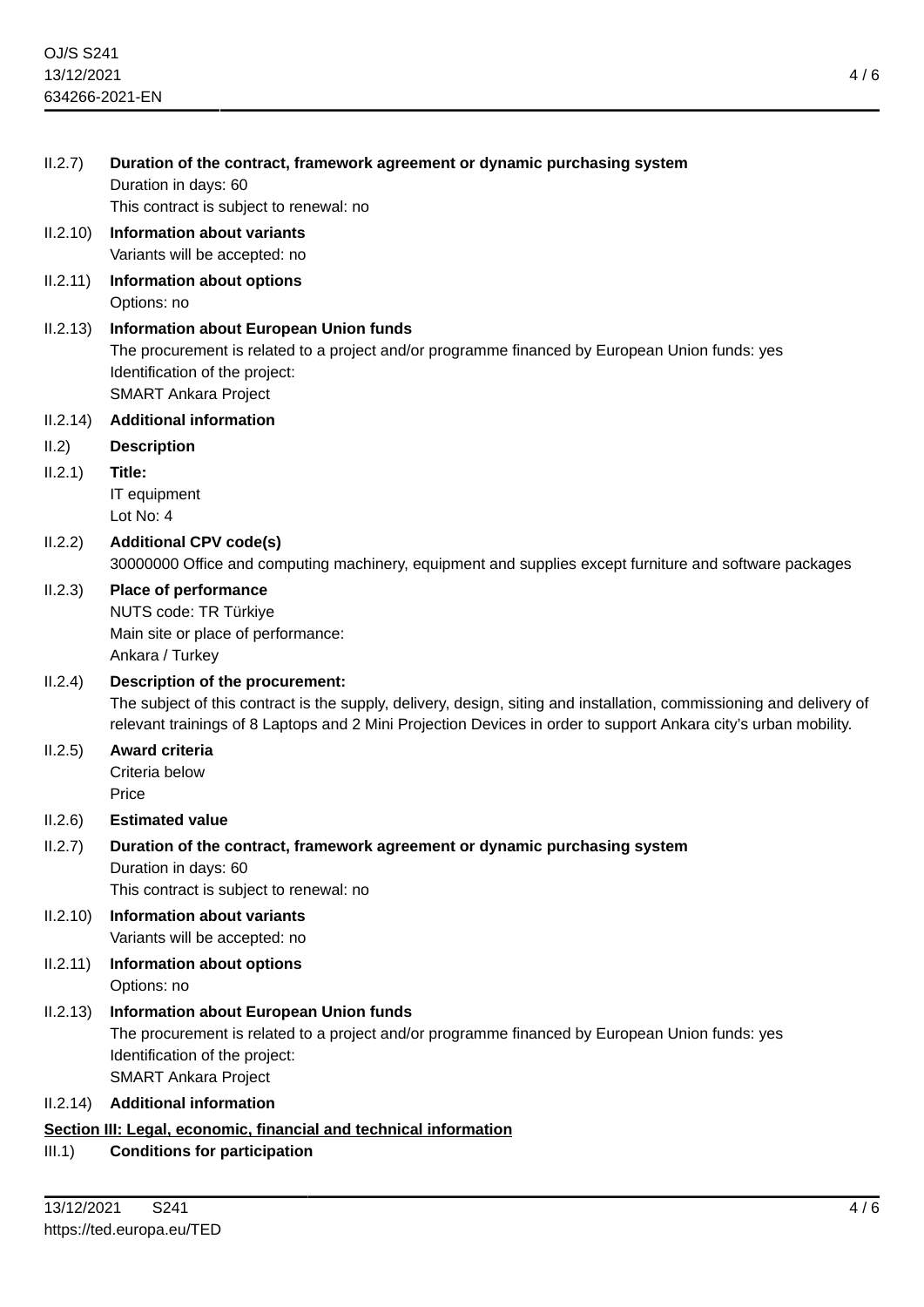5 / 6

 $\overline{5/6}$ 

| III.1.1)   | Suitability to pursue the professional activity, including requirements relating to enrolment on<br>professional or trade registers<br>List and brief description of conditions:<br>Please consult the procurement documents available at the address indicated in Section I.3.                                                                                                                                                                                                                                                |
|------------|--------------------------------------------------------------------------------------------------------------------------------------------------------------------------------------------------------------------------------------------------------------------------------------------------------------------------------------------------------------------------------------------------------------------------------------------------------------------------------------------------------------------------------|
| III.1.2)   | <b>Economic and financial standing</b><br>List and brief description of selection criteria:<br>The economic and financial capacity required from the candidate or tenderer to perform the contract is detailed<br>in the document A5f "Additional information about the Contract Notice".                                                                                                                                                                                                                                      |
| III.1.3)   | <b>Technical and professional ability</b><br>List and brief description of selection criteria:<br>The professional and technical capacity required from the candidate or tenderer to perform the contract is<br>detailed in the document A5f "Additional information about the Contract Notice".                                                                                                                                                                                                                               |
| III.2)     | <b>Conditions related to the contract</b>                                                                                                                                                                                                                                                                                                                                                                                                                                                                                      |
| III.2.2)   | <b>Contract performance conditions:</b><br>Please consult the procurement documents available at the address indicated in Section I.3.                                                                                                                                                                                                                                                                                                                                                                                         |
| IV.1)      | <b>Section IV: Procedure</b><br><b>Description</b>                                                                                                                                                                                                                                                                                                                                                                                                                                                                             |
| IV.1.1)    | <b>Type of procedure</b><br>Open procedure                                                                                                                                                                                                                                                                                                                                                                                                                                                                                     |
| IV.1.3)    | Information about a framework agreement or a dynamic purchasing system                                                                                                                                                                                                                                                                                                                                                                                                                                                         |
| IV.1.8)    | Information about the Government Procurement Agreement (GPA)<br>The procurement is covered by the Government Procurement Agreement: no                                                                                                                                                                                                                                                                                                                                                                                         |
| IV.2)      | Administrative information                                                                                                                                                                                                                                                                                                                                                                                                                                                                                                     |
| IV.2.2)    | Time limit for receipt of tenders or requests to participate<br>Date: 15/02/2022<br>Local time: 14:00                                                                                                                                                                                                                                                                                                                                                                                                                          |
| IV.2.3)    | Estimated date of dispatch of invitations to tender or to participate to selected candidates                                                                                                                                                                                                                                                                                                                                                                                                                                   |
| IV.2.4)    | Languages in which tenders or requests to participate may be submitted:<br>English                                                                                                                                                                                                                                                                                                                                                                                                                                             |
| IV.2.6)    | Minimum time frame during which the tenderer must maintain the tender<br>Duration in months: 3 (from the date stated for receipt of tender)                                                                                                                                                                                                                                                                                                                                                                                    |
| IV.2.7)    | <b>Conditions for opening of tenders</b><br>Date: 22/02/2022<br>Local time: 14:00<br>Place:<br>Ministry of Transport and Infrastructure,<br>Directorate General for European Union Affairs and Foreign Relations,<br>Department of European Union Investments,<br>Ankara, Republic of Turkey<br>Hakkı Turayliç Caddesi No: 5 B Blok Kat: 10 Emek<br>Information about authorised persons and opening procedure:<br>For any additional information, please refer to the document A5f "Additional information about the Contract |
|            | Notice".                                                                                                                                                                                                                                                                                                                                                                                                                                                                                                                       |
| 13/12/2021 | S241<br>5/<br>https://ted.europa.eu/TED                                                                                                                                                                                                                                                                                                                                                                                                                                                                                        |